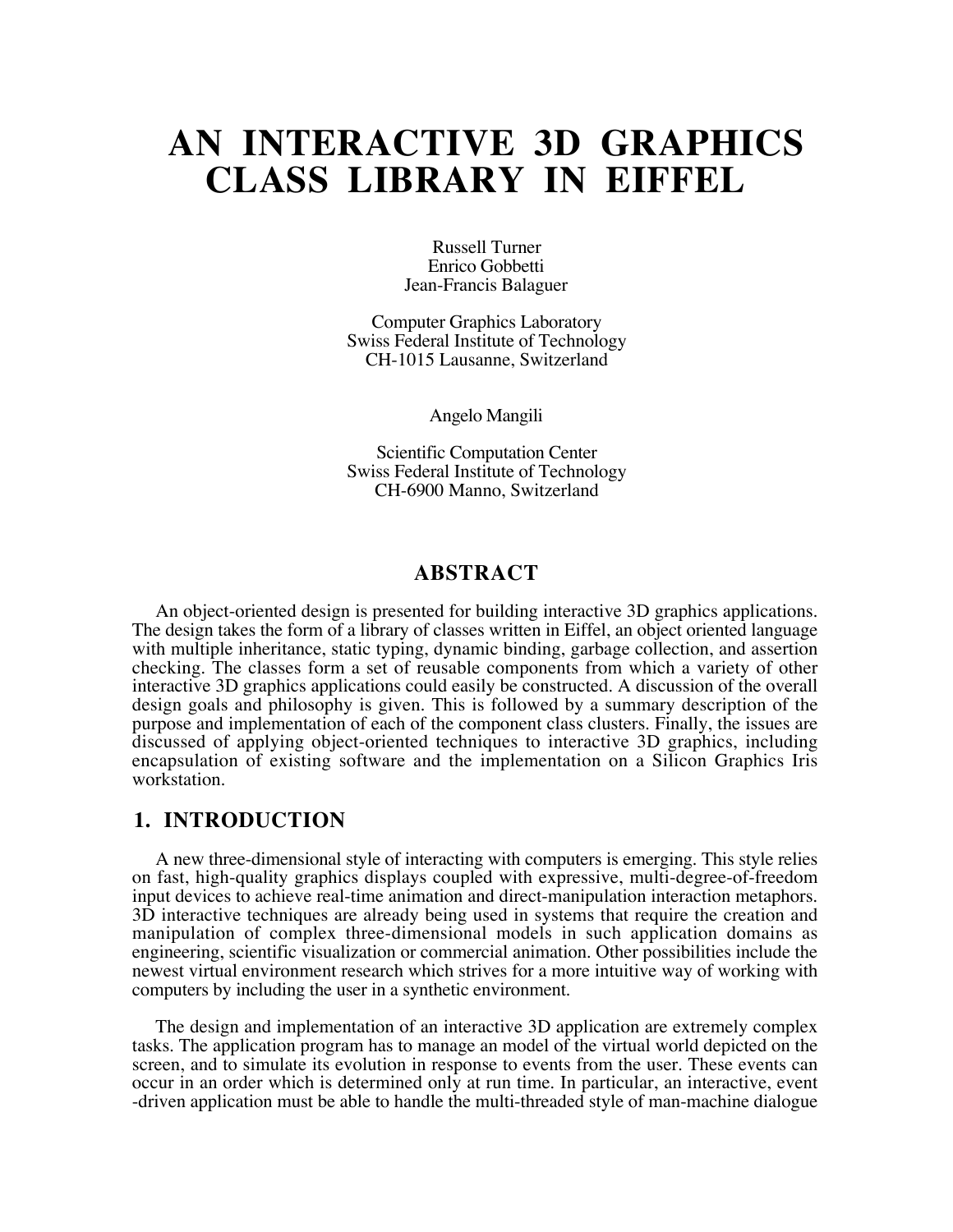associated with direct manipulation interfaces, and it must be able to make extensive use of the various asynchronous input devices at the disposal of the user. These can vary from the keyboard and mouse to more sophisticated devices such as the spaceball or DataGlove.

Seen from a software-engineering viewpoint, the design of interactive 3D applications can benefit from object-oriented techniques in several ways. For example, data abstraction can be used to support different internal data representations, multiple graphics drivers can be encapsulated in specific objects, a variety of subclasses can offer the same interface for the manipulation of graphical objects, and the distribution of information can be used to manage the parallelism inherent in direct manipulation programs. From the point of view of a user, the direct manipulation metaphor allows the intuitive behavior and relationships of the objects on the screen to mirror the class and instance hierarchies of the data objects. Object-oriented construction is therefore a natural approach for the design and implementation of an interactive 3D graphics system.

We had already gained some experience building object oriented software with the development of a research user-interface toolkit for the Silicon Graphics Iris workstations [Turner, 90] using a custom-made object-oriented extension to C based on the concepts of Objective C (Cox, 1986). This experience showed us the limitations of using a hybrid language for the implementation of an object-oriented design. Because the language was an extension of a traditional language, it was difficult to completely enforce the object-oriented paradigm, often resulting in a mixture of procedural and object-oriented styles. In addition, the language provided no multiple inheritance, and no static typing, which limited its expressiveness and sometimes influencing design decisions. For example, code duplication was often necessary in cases where multiple inheritance should have been used instead. Another big problem with our system was its lack of garbage collection, which required us to spend too much time chasing memory bugs and devising complex algorithms to destroy object structures.

As a result, we became convinced of the importance of using a pure object-oriented language for our work, and Eiffel was chosen for the 3D library because of its characteristics which corresponded closely to our needs. In particular, Eiffel supports multiple inheritance, static typing, dynamic binding, garbage collection, assertion checking and the ability to call other languages easily. We were interested to find out if these powerful object-oriented features would help in the process of 3D design and we also wanted to test if it was possible to use a pure object oriented language like Eiffel for an area with such large constraints on performance as interactive 3D graphics.

In this chapter we will present the design and implementaaion of a set of classes in Eiffel which can be assembled to create these types of applications. Section 2 discusses our design goals and methods, section 3 presents a detailed description of the various clusters of classes making up the library, section 4 describes how these classes are assembled into applications and section 5 discusses some of the issues we have encountered.

# **2. SYSTEM DESIGN**

# **2.1. Identification of principal class clusters**

We initially spent most of our time in group discussions about the design of the system. The software development tools for Eiffel encourage the grouping of related classes into what are called *clusters*. We therefore decided to split the problem into several principal clusters to be developed in parallel by different people, with each cluster carried through the design process to implementation. The identification of these clusters was based on an analysis of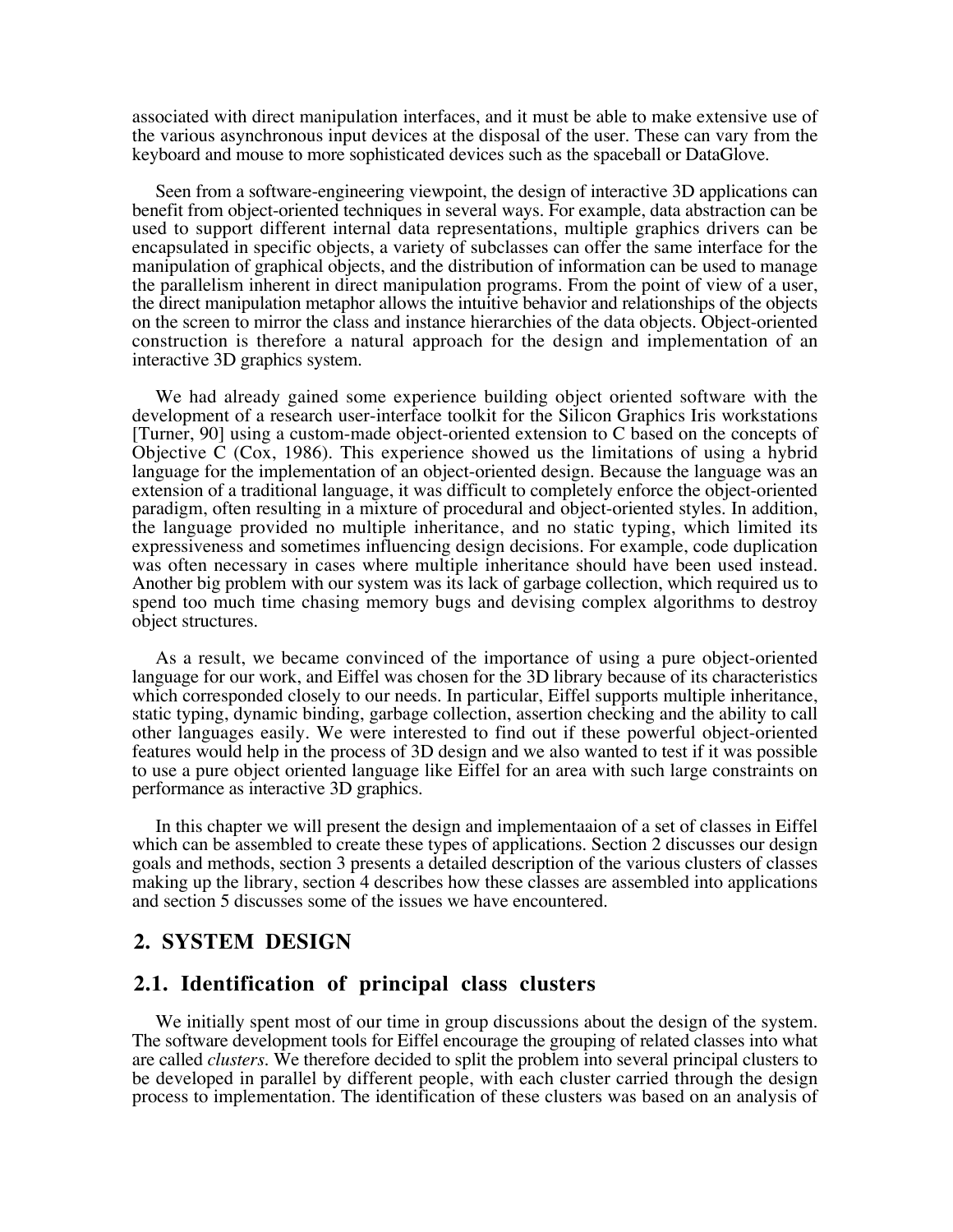the 3D graphics application domain and on our previous experience designing other graphical systems. This process is typical of the bottom-up approach that object-oriented design tends to promote. The clusters we identified were:

- a **modeling cluster**, to represent the various components of graphical scenes;
- a **rendering cluster**, to provide several rendering facilities;
- a **dynamic cluster**, to provide ways to encode interactive and animated behavior;
- a **user-interface cluster**, to provide standard interaction widgets and devices.

We also developed some lower-level clusters for providing data structure and mathematical functionality. One of these, the mathematics cluster, provides standard mathematical objects such as VECTOR and MATRIX, as well as classes more specific to computer graphics such as TRANSFORM\_3D and QUATERNION.

For the purposes of describing the class structure of the clusters, we have made use of object-relation diagrams, as in (Rumbaugh, 1991). The definition of the static structure of the design is usually the first step in the design process, and these diagrams allow us to give a schematic presentation of this structure which combines both instance relations and inheritance relations. These diagrams have become a standard way for us to exchange ideas during the design meetings.



Figure 1. Object-Relation Diagrams

These diagrams are the only formal notation we have used during design process. No other types of diagrams or special notations were used. These diagrams are useful but we tend to resist more formalized schemes (data flow diagrams, for example). These other techniques could be of some use, particularly if used together with some case tools for maintaining diagrams up-to-date with respect to the code, and we may consider them in the future. Fortunately, Eiffel's assertions and invariants offer a way to represent the programming contracts between different components of the system. We therefore sometimes use fragments of Eiffel code early in the design instead of pseudo-code or data-flow diagrams.

## **2.2. Conventions**

To encourage more regular interfaces, and to improve the reusability of our classes, we adopted some conventions for naming Eiffel features. Some of these conventions are:

• features that return an alternate representation of an object always begin with *as*. For example, *as quaternion: QUATERNION*, which can be applied to instances of MATRIX 4D;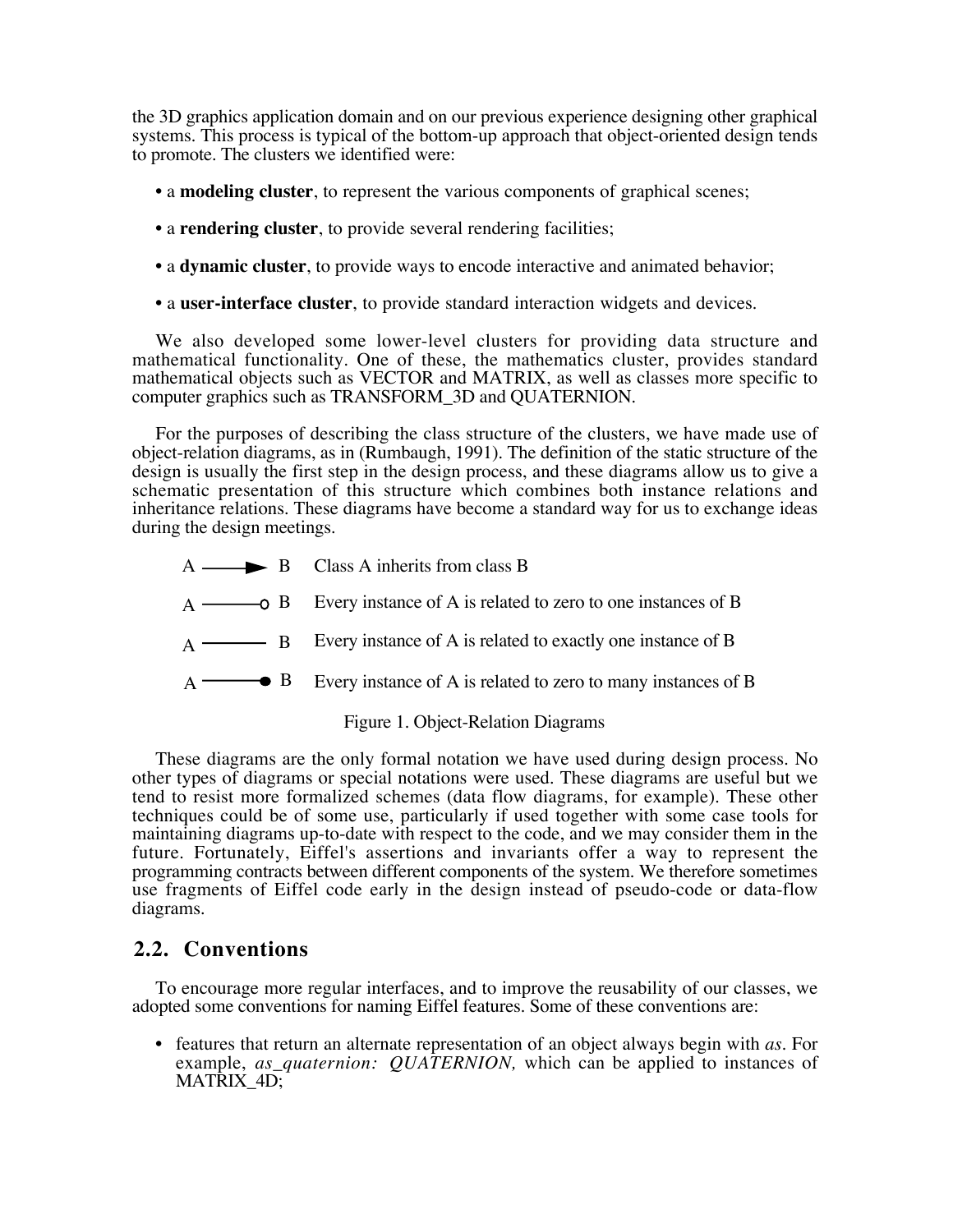- features that modify the value of *Current* as a result of some computations based on the parameters always begin with *to*. For example, *to\_sub(left, right:* **like** *Current)*, which can be applied to instances of NUMERIC\_OBJ;
- features that store the results of their computations in one of their parameters always contain the suffix *\_in*. For example, *row\_in(i: INTEGER; v: VECTOR),* which can be applied to instances of MATRIX.

One result of these conventions is that features tend to follow the style of modifying *Current* or one of the parameters instead of creating a new object. Therefore, it is the client's responsibility to allocate all the necessary objects, and this can reduce the overhead due to allocation and collection of unnecessary temporary objects.

We put some effort into defining preconditions, postconditions and invariants for all the routines and classes because, by specifying the programming interface contract, they are a key element for promoting reusability. Assertions formally define the behavior of the classes and therefore we use them early on in the design phase. They also provide a certain form of documentation and help during debugging. Assertions also help to produce efficient software. By clearly defining the responsibilities of each component, defensive programming techniques can be avoided.

# **2.3. Encapsulation**

One of the important features of Eiffel, in our opinion, is the ability to encapsulate routines written in other languages. Because this can be done cleanly, it helps to promote pure object-oriented design. It is also essential if we are to acheive one of the main goals in object-oriented programming which is reusability. Decades of programming effort have been spent in developing and testing large software libraries in various languages. Some of these libraries, for example the FORTRAN BLAS and LAPACK libraries, provide a functionality that could not be particularly improved upon by reimplementing them in an object-oriented language. Hybrid languages such as  $C++$  and Objective-C try to encourage this reuse by allowing the programmer to continue developing their software using object-oriented extensions. Unfortunately, this approach does not enforce a clean separation between the object-oriented and non-object-oriented portions of the software. By putting an objectoriented gloss on traditional languages, we perpetuate the software engineering problems of the traditional languages into the object-oriented languages.

On the contrary, the Eiffel approach is to define a clean and localized interface with the non-Eiffel language components. This does not compromise the object-oriented paradigm upon which the language is based. Our VECTOR and MATRIX classes are implemented on top of the BLAS and LAPACK standard FORTRAN libraries, and for us the ability to reuse this functionality was an important aspect of the development. A great deal of functionality at a high performance was added in a small amount of time, without sacrificing the objectoriented design.

# **3. OVERVIEW OF THE PRINCIPAL CLUSTERS**

# **3.1. The Graphical Model**

#### **3.1.1. Analysis**

Interactive 3D graphics applications must be able to respond to asynchronous input events as they happen, so designers must build their programs to behave properly no matter when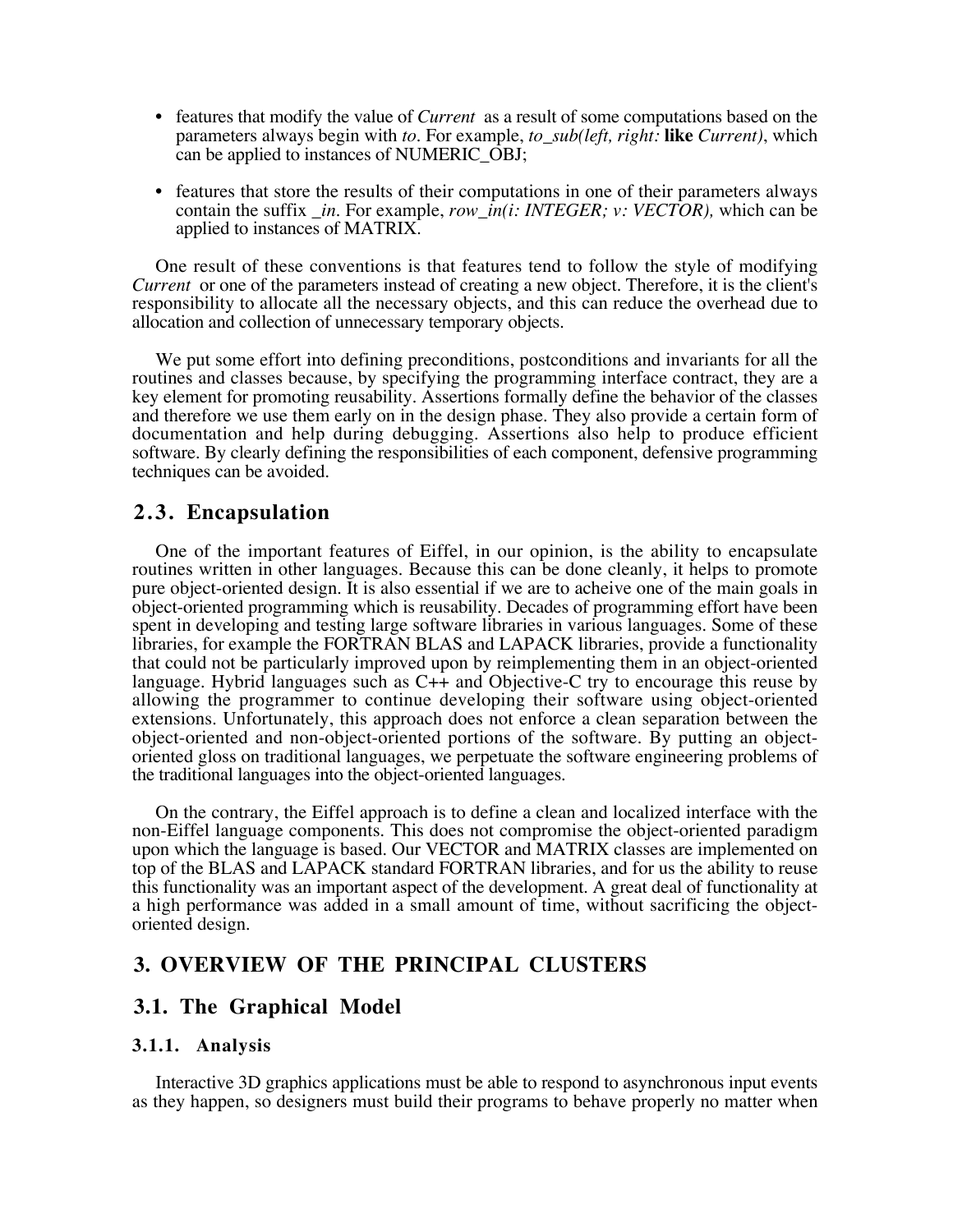and in what order the events will occur. This is usually done by maintaining a global data model which represents the current state of the application program at any moment during its execution. In an object-oriented system this global data model, called the graphical model, consists of a hierarchy or directed acyclic graph of instances representing the virtual objects to be manipulated. Many different aspects have to be considered when designing the graphics model, such as rendering, interactive behavior, inheritance of attributes and maintaining internal consistency. Several class structures have been proposed in the literature for representing three-dimensional hierarchical scenes. Examples are found in the modeling and rendering library Doré [Kubota, 1992], [Fleischer, 1988], which describes an object-oriented modeling testbed, [Grant et al, 1986], which presents a hierarchy of classes for rendering three-dimensional scenes, [Hedelman, 1984] which proposes an object-oriented design for procedural modeling, and the object-oriented 3D interaction toolkit UGA [Conner, 1992].

Interactive 3D graphics systems are typically concerned with manipulating models arranged in a hierarchical fashion. This hierarchy can be represented as a tree of homogeneous transformations which define the position, orientation, and scaling of the reference frames in which graphical primitives are defined.(see [Boulic, 1991]).

#### **3.1.2. Object Model of the Hierarchical World**

The classes from which the graphical model is built are contained in the modeling cluster, which is presented in the following diagram:



Figure 2: Basic modeling classes

The WORLD\_3D class represents a three-dimensional scene and contains the top level of the graphical modeling hierarchy and all the other global information that the application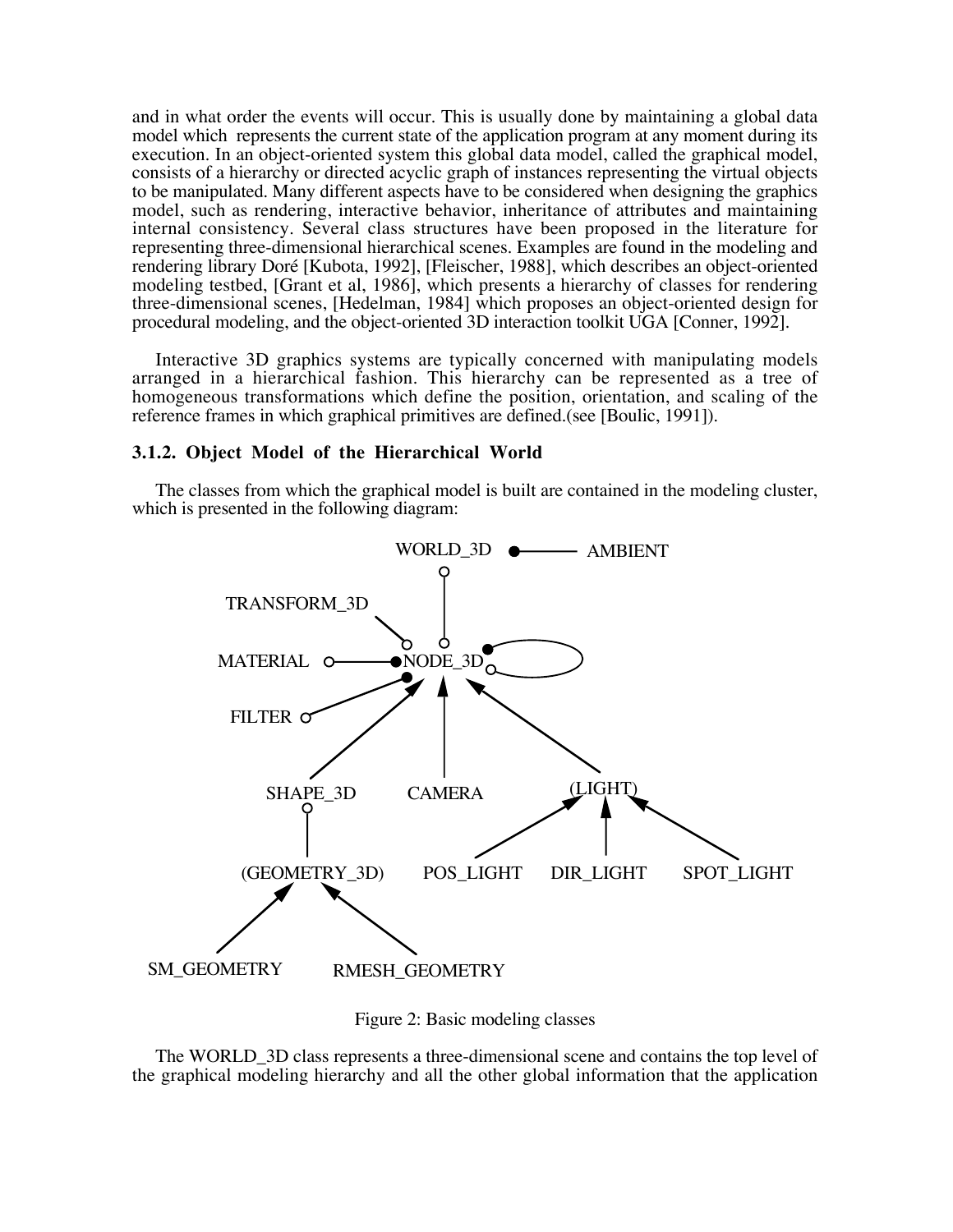manipulates such as the environmental illumination parameters (packaged in instances of AMBIENT).

The transformation hierarchy is represented by instances of NODE\_3D which maintain a transformation object and also may contain child nodes so as to form a tree. It is used to specify the position, orientation, and scaling of the reference frames to which the models are attached. In addition, the NODE\_3D contains pointers to other objects which maintain information about the node such as MATERIAL and FILTER. These objects may be multiply referenced and their attributes inherited through the instance hierarchy by delegation. The NODE 3D itself can be subclassed into three varieties: lights, cameras, and shapes, which represent the three basic types of objects in the hierarchy.

Instances of MATERIAL are used to define the reflectance properties of physical surfaces. They contain information such as the color and intensity of the emission, diffuse, and specular components as well as shininess and transparency factors for the specular reflection. Instances of FILTER represent a two-dimensional image which can be projected onto the contents of the node in various ways to achieve texture mapping.

Instance of LIGHT represent a light source and maintain information about its color and intensity. Subclasses of LIGHT, such as DIR\_LIGHT, POS\_LIGHT, and SPOT\_LIGHT define various types of light sources and maintain more specific information such as direction, location in space and angle of projection.

An instance of CAMERA represents a virtual camera positioned in the scene, and maintains information about its viewing frustum and its perspective projection. It is through virtual cameras that the 3D world is rendered on a 2D screen.

The SHAPE\_3D class represents the concept of a physical object having a geometric shape in Cartesian space. Geometries are defined in a separate class, to make them more general and reusable. By implementing SHAPE\_3D so as to reference an instance of a GOEMETRY\_3D, it is possible, for example, to define operations on abstract geometry, independant of the other shape characteristics. Also, since the geometries can be multiply referenced, a single geometry may be used in multiple locations in the hierarchy, with different node characteristics. In this way, the hierarchical structure of the scene can be designed independently of the geometries. Initially, simple geometries can be used which then are easily replaced by more elaborate ones as work progresses. Complex hierarchical structures like skeletons can be designed and reused several times with different geometries attached to them to change their appearance.

The GEOMETRY 3D class can be subclassed to provide various types of geometries. Examples are: SM\_GEOMETRY, which defines a geometric object by specifying its surface as a mesh of triangular facets, and RMESH\_GEOMETRY, which represents objects as rectangular meshes of three-dimensional points.

## **3.2. Multiple Inheritance**

One notable aspect of Eiffel is its support for multiple inheritance. In fact, the language and the standard clusters that come with it tend to support a very fine-grained approach to multiple inheritance, which we have adopted in our design philosophy. The result is a large number of relatively small classes, many of them deferred, which encapsulate a single concept or piece of functionality. The following diagram illustrates this type of inheritance for the NODE\_3D class, although we usually do not show it in so much detail in our other object-relation diagrams.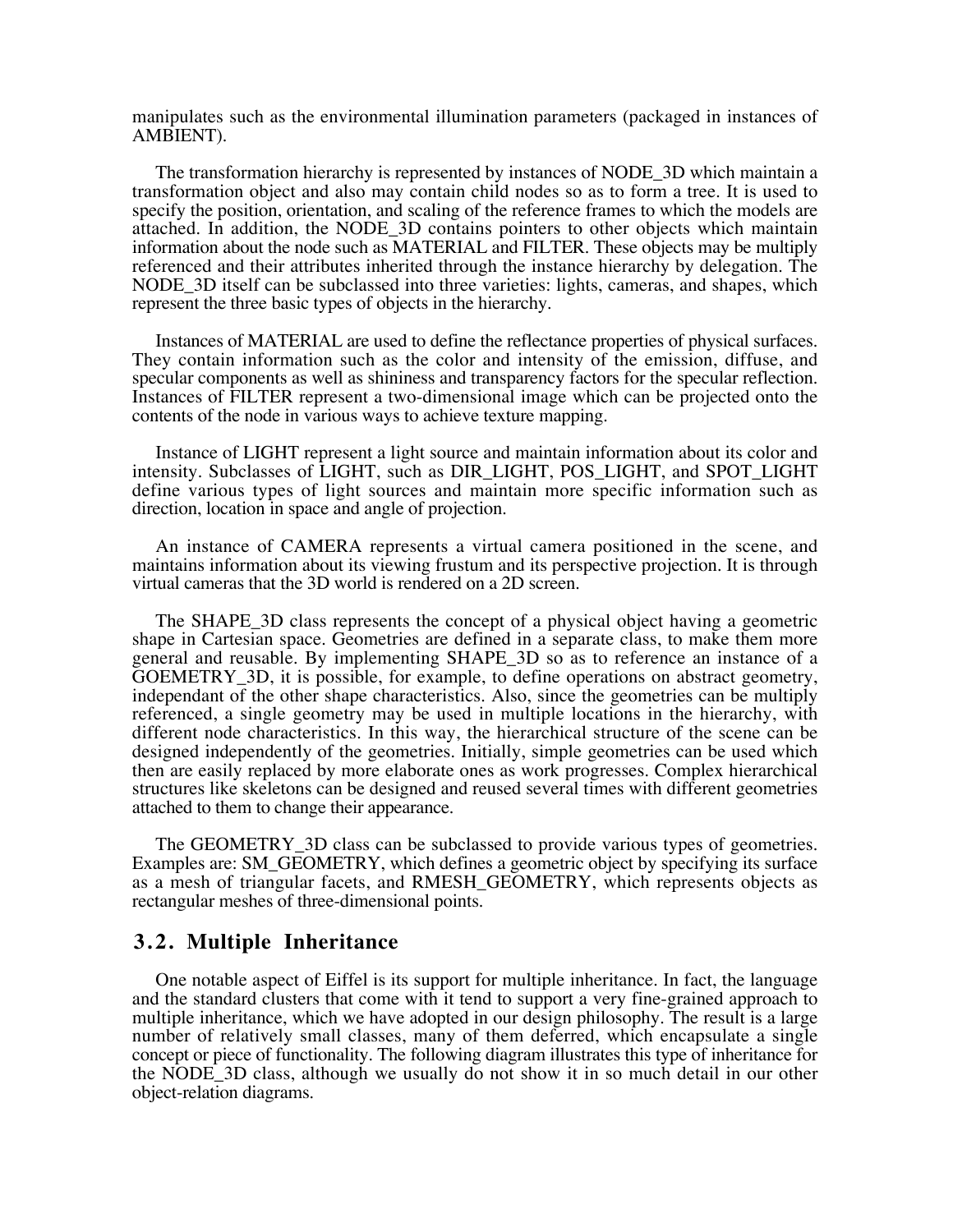

Figure 3: Multiple Ancestors of the NODE\_3D Class

In this way, multiple inheritance allows us to compose the NODE\_3D's behavior as a collection of partial views, each one defining a particular programming contract and functionality.

# **3.3. Rendering**

#### **3.3.1. Analysis**

For 3D interactive graphics, two of the most important types of operations are rendering the visual appearance and implementing the dynamic behavior of the different graphical objects. An important design question that arises is: where should the graphical appearance and dynamic behavior be encoded? Two possible solutions are: to encode them directly in the model (e.g. by adding a specific *render* feature to the various graphical objects), or to design a new set of classes that are able to perform these operations.

When designing simple two-dimensional class libraries, such as user-interface toolkits, these kinds of operations are usually encoded directly in the model. For more sophisticated applications, however, this kind of approach is usually not feasible because there may be no simple way for a graphical object to perform these operations based on its own internal data.

Taking as an example the operation of rendering a three-dimensional scene, several arguments suggest the creation of auxiliary classes:

- there are potentially many different algorithms for drawing graphical scenes which can coexist in the same system. For example: ray-tracing, radiosity, or z-buffering techniques. The details of these techniques should not have to be known by every graphical object.
- rendering may occur on several different types of output devices such as the frame buffer, a texture map, or an output file, and it is not necessary for all this knowledge to be spread out among all the graphical objects.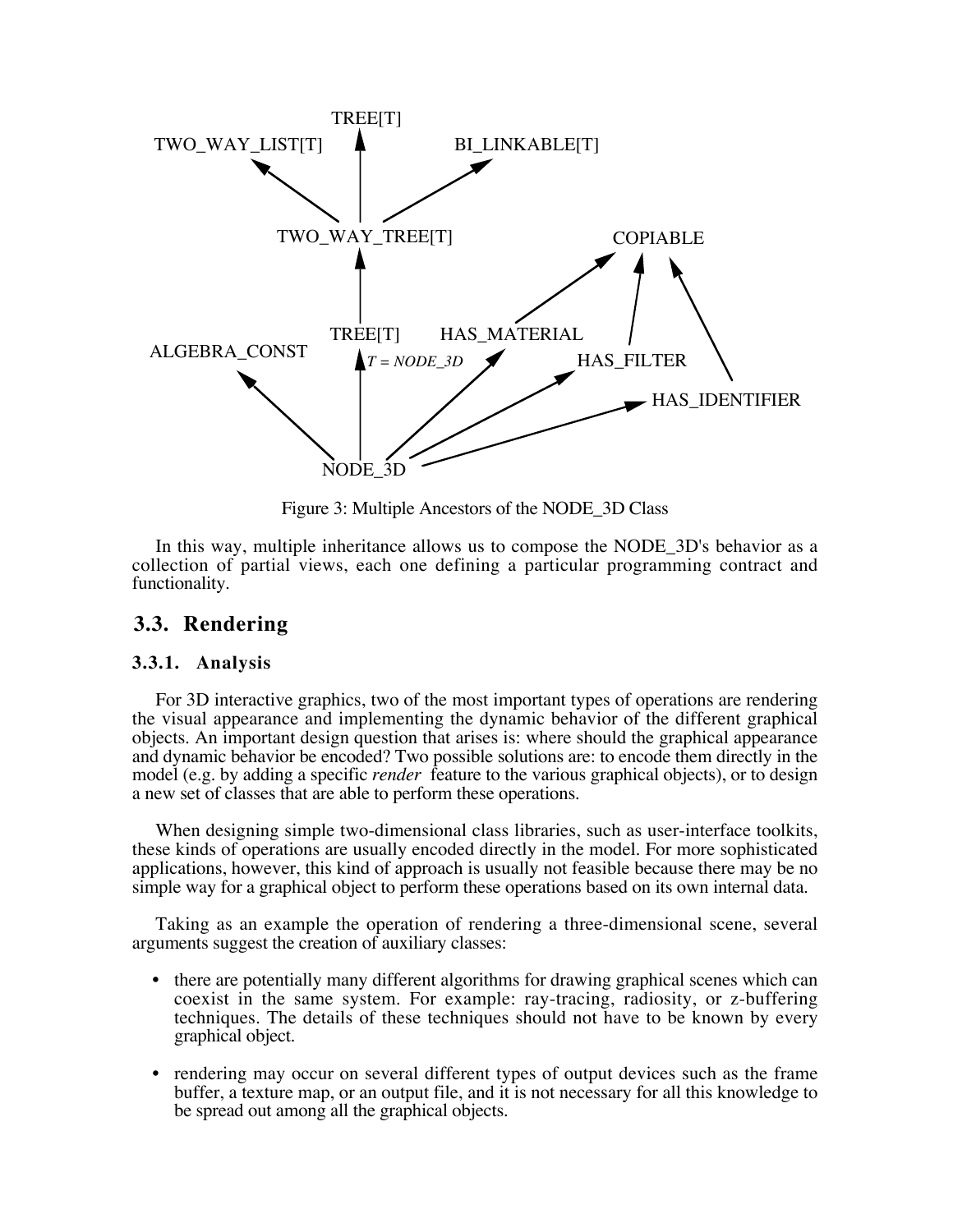- several rendering representations, such as wire-frame or solid, may be selectible on a per graphical object basis. The same object may be viewed by several different windows at the same time, each view using a different representation.
- some rendering algorithms may require access to global modeling data simultaneously. For example, a hidden surface algorithm may need to depth sort a polygon display list.

Obviously, the rendering operation needs much more information than just the type of object to be rendered. Also, a single graphical instance can be rendered in several different ways depending on the type of renderer and the type of representation. We therefore decided to design and implement a new set of classes to maintain this additional information and to implement the various rendering algorithms.

## **3.3.2. Object Model**

The rendering cluster is composed of a set of classes that are used to render a threedimensional scene. The following diagram illustrates the basic design of this cluster:



Five basic sorts of classes can be identified: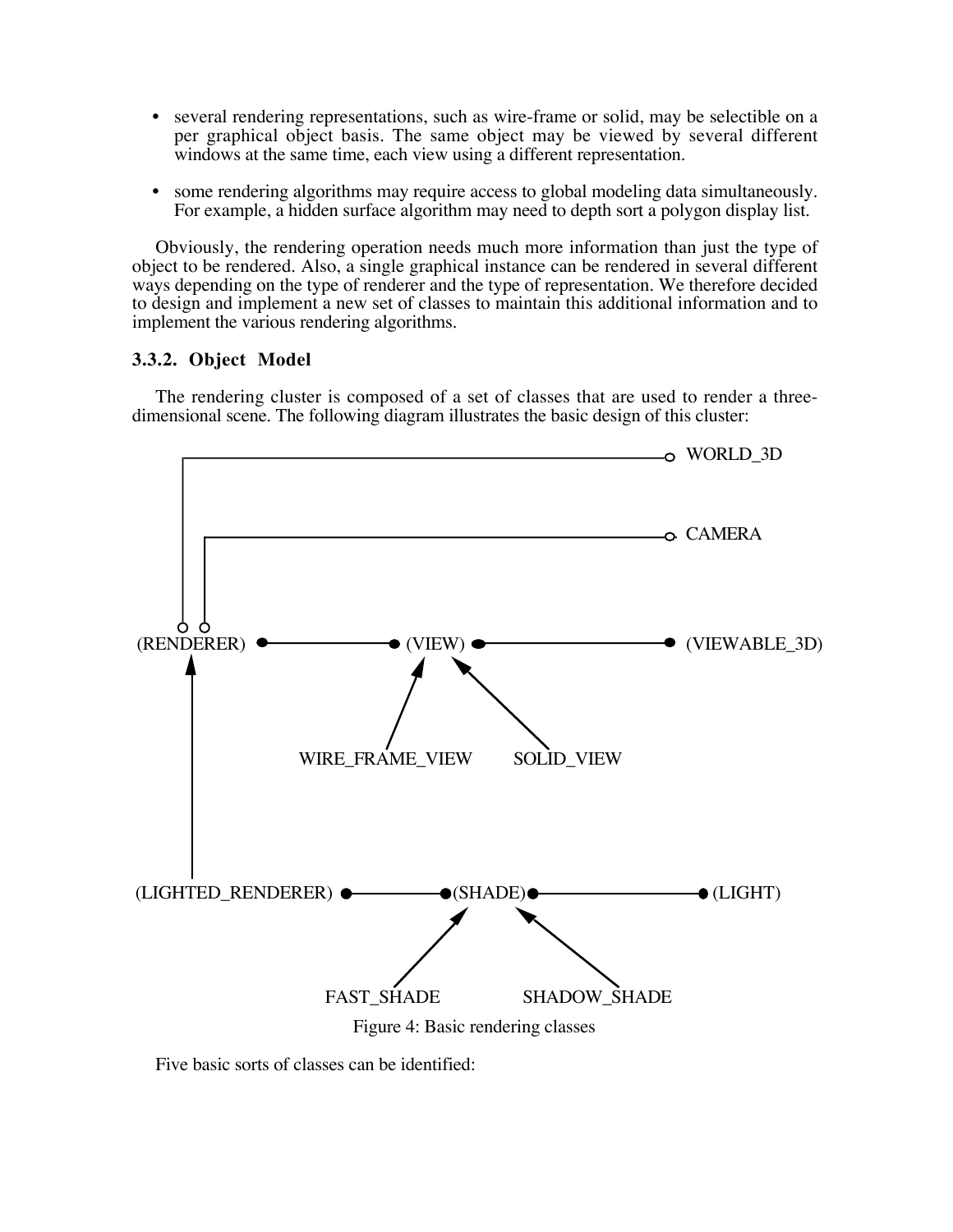- **renderers** (subclasses of RENDERER). These represent particular techniques for rendering entire scenes. The actual rendering algorithm is implemented in these classes. An important subclass of RENDERER is LIGHTED\_RENDERER, which describes renderers that use illumination parameters to compute a visual representation of the scene.
- **cameras** (subclasses of CAMERA). These are objects able to return geometric viewing information such as perspective and viewpoint.
- **worlds** (subclasses of WORLD). These are objects which contain a modeling hierarchy and other information such as global illumination parameters.
- **viewable models** (subclasses of VIEWABLE\_3D such as SHAPE\_3D in the modeling cluster). These represent visible objects which have position, orientation and scale in Cartesian space, as well as a geometry, and a material.
- **views** (subclasses of VIEW). These are objects which define how a viewable object should be represented.

In this architecture, the view objects act as intermediaries between the models and the renderer, telling the renderer what technique (e.g. wireframe, solid, highlighted) should be used to display each graphical object. This provides a clean separation between a model and how it is viewed. Since multiple views may reference the same model, an application can have, for example, more than one window onto a world, each representing the objects in different ways.

#### **3.3.3. Object Design**

When a renderer displays a particular graphical object, it first consults its views and their attached viewable objects to determine the necessary drawing algorithm. This type of rendering operation, the binding of which depends on more than one target, can be described as polymorphic on more than one type.

Object oriented languages with dynamic binding like Eiffel, which dispatch on the basis of the target type at the moment of feature application, offer a way to select between different implementations of the same operation without using conditional statements. This ability to have the data determine the algorithm is one of the major advantages of object-oriented programming and can be used even when the dispatching has to be done on more than one type. We have done this for the rendering operation, which is implemented by applying a feature to each polymorphic variable we want to discriminate and letting the dynamic binding make all the choices (Ingalls, 1986).

To illustrate how this method works, we will look at the various classes that form the rendering cluster. To render a scene, a *render* feature is applied to a renderer instance, which has the task of displaying all the objects that are attached to its views. To do this the renderer, after some initializations, sets up the camera and applies a *render* feature to all its views with itself as a parameter.

Each time the *render* feature is applied to a view, it communicates back to the renderer information about what kind of geometries are attached to it through its viewable objects. This is done by storing the current renderer and applying a *view* feature to all the viewable objects known by the view. The viewable objects perform a similar kind of operation by applying the *portray* feature to the model's geometry and respond to the *view* feature call with a more specific viewing feature depending on the type of view object. For example, a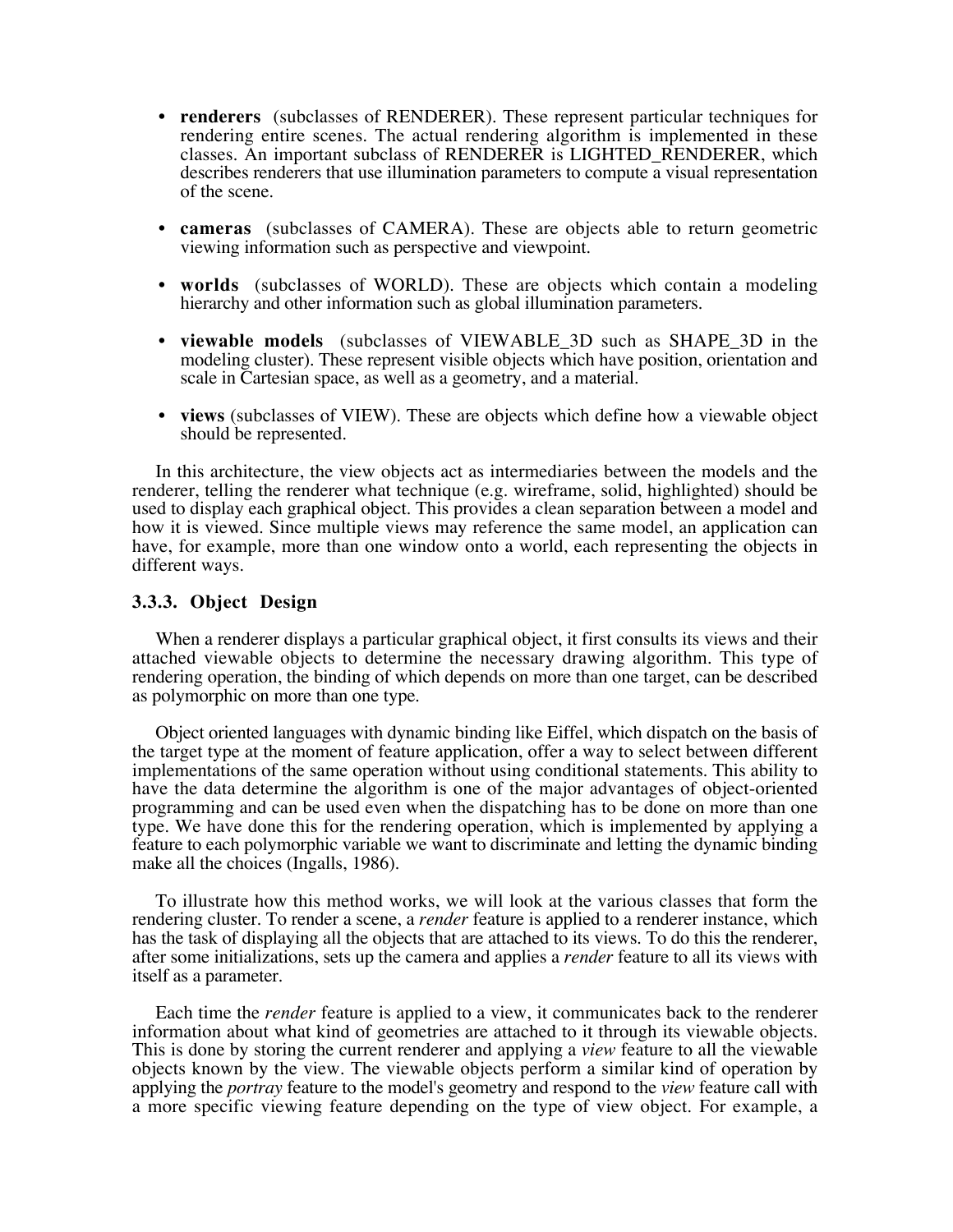*view\_rmesh* feature will be applied by objects conformant to RMESH, a *view\_sm* feature by objects conformant to SM\_GEOMETRY, and so on. So, every subclass of VIEW must implement a new *view\_...* feature for each of the types of geometries that need to be distinguished. The specific view features themselves are implemented in VIEW subclasses by calling back to the current renderer with the specific render feature (e.g. *render\_wf\_rmesh*) to display the object in the desired representation. It is only at this point that the graphical object is actually displayed on the screen. Figure 5 shows a typical example of the sequence of feature invocations resulting from the *render* feature being applied to a renderer.



Figure 5: Multiple dispatching for a *render* feature call

As the diagram shows, rendering a single object sets off a chain of feature calls which pass through the view, the viewable model and its geometry and back again ultimately resolving to the appropriate rendering feature. In this way, the composition of the instance data structure alone automatically determines which specific rendering algorithm is invoked.

# **3.4. Dynamics and Input**

#### **3.4.1. Analysis**

Implementing interactive and animated behavior is among the most problematic aspects of computer graphics design. These can actually be thought of together as the problem of dynamic graphics. How does the application change its graphical output in response to asynchronous input? Viewed in this way, input from the user results in interactive behavior, while input from other data sources or real-time clocks results in animated behavior.

The first problem a sequential application (a single process with one thread of control) must solve is multiplexing between different asynchronous input sources and handling the various input data in a consistent time order. The standard way to do this is in object-oriented toolkits is to have a central input-gathering algorithm responsible for selecting between the various input queues (e.g. the windowing system, various devices, and inter-process communication channels) and extracting each input event in the proper time order, resulting in a single time-ordered queue of input events which can be handled sequentially. For an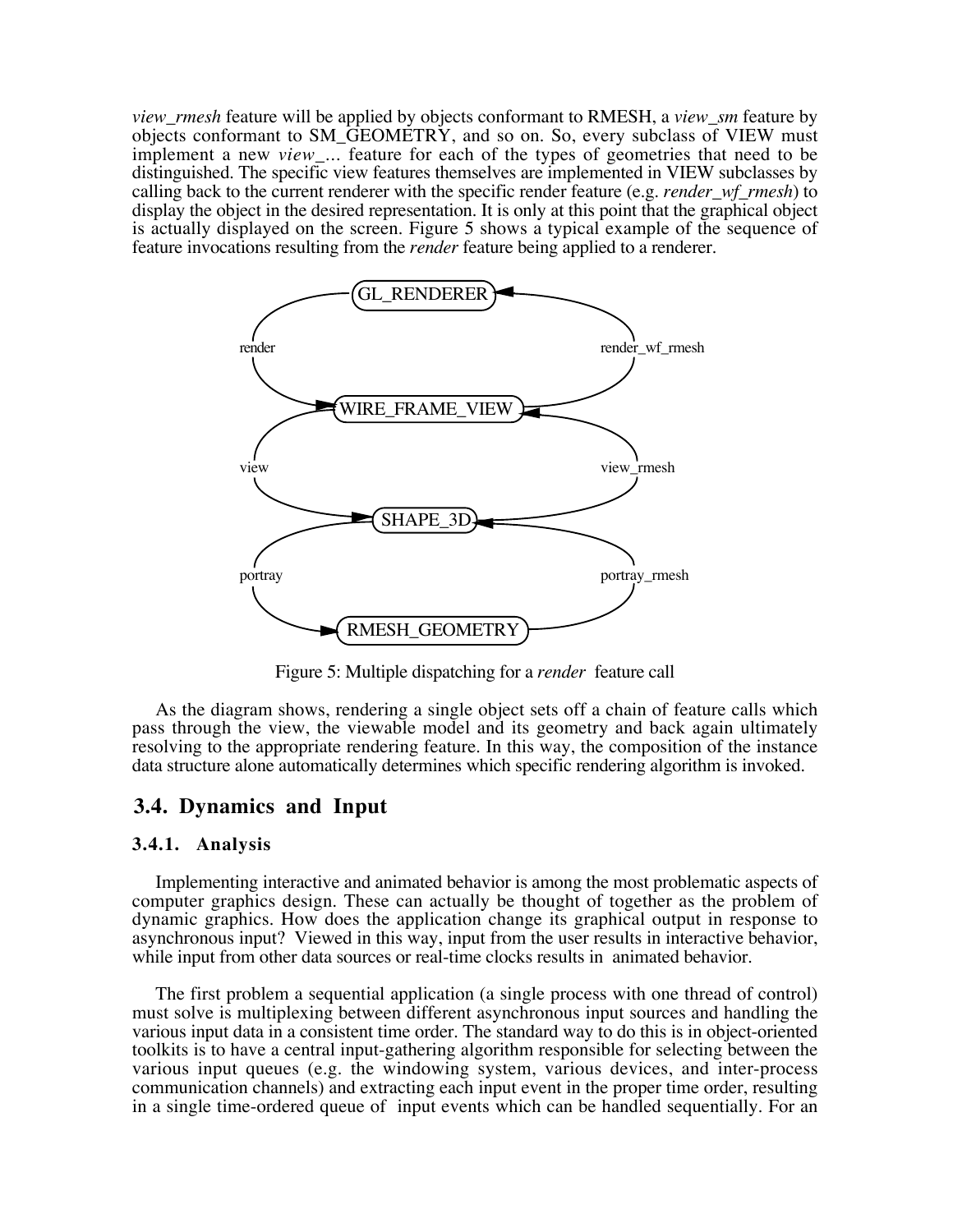application which assumes this purely input-event-driven model, the basic dynamic behavior algorithm then takes the form of an loop as follows:

*Initialize the application and select input channels from start until over loop Go into wait state; Wake up when input arrives; Respond to input; end*

In this event loop structure, the dynamic behavior of the application is implemented in the section *Respond to input.* A natural object-oriented way to model a workstation with multiple input devices is for each input device (e.g. mouse, spaceball, keyboard) to be represented by a separate instance of a particular input device class. To implement such a model, the first action taken in response to an input event is to update the input device object representing the source of this data. For example, when the application receives an input event indicating that the user moved the mouse, the state of the mouse object has to be updated.

Once an input device object has been updated, the state of the application has changed and some action must be performed to respond to this input event and implement the dynamic behavior of the program. For example, if we want the virtual camera viewing the scene to move when the user moves his spaceball, a mechanism must be devised to implement this. An obvious way to do this is to implement a feature in the CAMERA class that is called every time the state of the spaceball changes. However, for similar reasons that led to the separate rendering and modeling classes described in the previous section, it is often better to move the code implementing the dynamic behavior into a separate object, which we call a *controller*. In the case of the virtual camera, we would implement a camera controller object which can be attached to it. The controller knows how to update the camera parameters in response to spaceball events. We call these controller objects dynamic objects because they change their state in response to external input.

The encapsulation of an object's graphical appearance allows more complex graphical assemblies to be constructed from graphical components. We would like to be able to build more complex dynamic behavior in a similar way by assembling dynamic objects together. To do this effectively, a mechanism must be developed to represent the changes of state of dynamic objects in response to input and to maintain the dependencies dynamic objects so they can be updated. We call these changes of state *events*, and implement the updating of dependent objects through the proper distribution of events.

#### **3.4.2. Object Model**

To model the dynamic behavior of an application, as described in the previous section, we have created two clusters of classes: an input cluster for maintaining and multiplexing between multiple input channels and a dynamic cluster for representing and distributing events.

The design of the input cluster is represented in the following diagram:

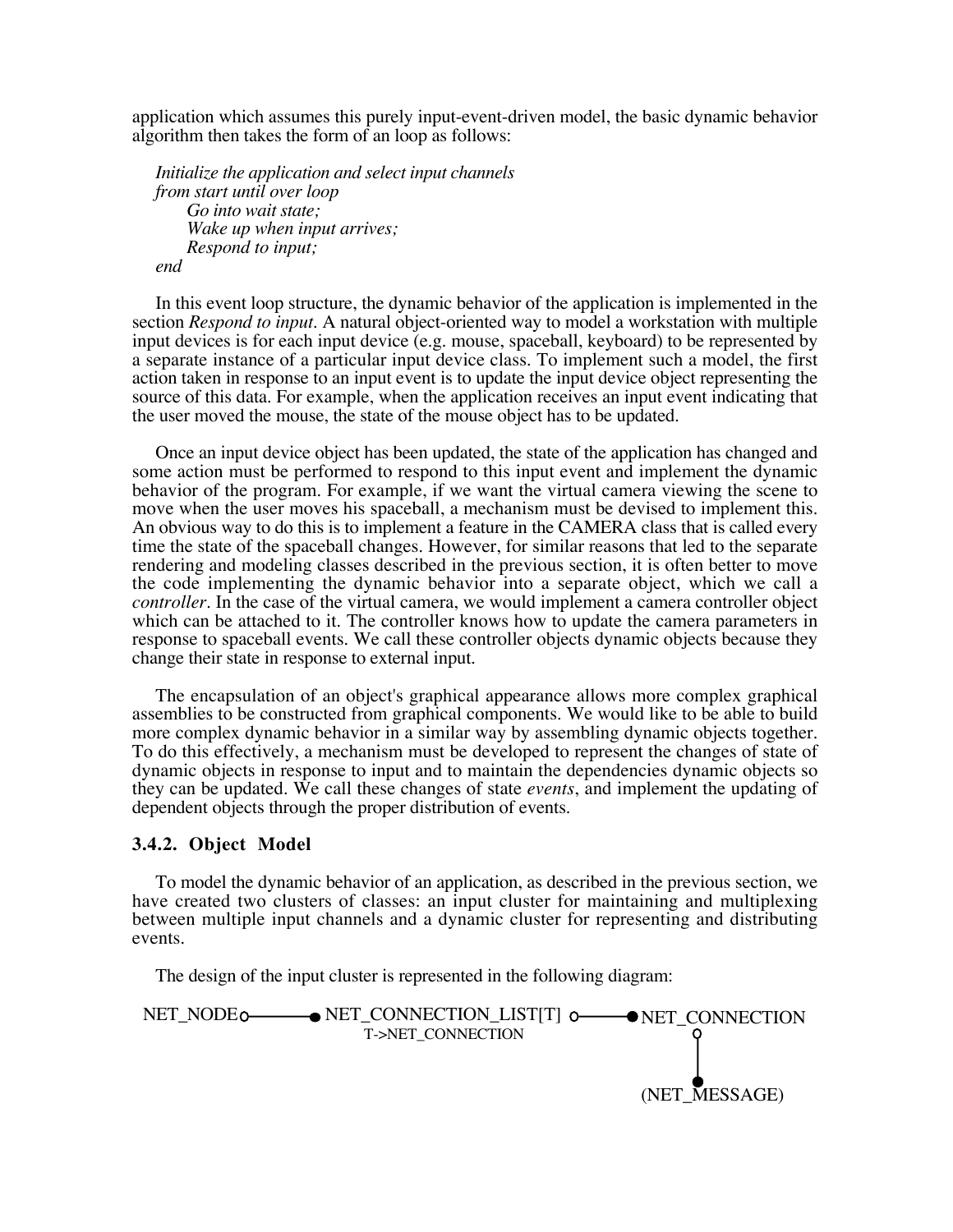#### Figure 6. Classes for Input Multiplexing and Inter-Process Communication

The design of this set of classes is adapted from the set of inter-process communication classes developed by Matt Hillman (Hillman, 1991) and partially reuses most of its components.

The NET NODE class represents objects that can form and accept socket connections with other processes, and merge input from all of these sources into a single event stream. It is through these connections, which are represented by instances of NET\_CONNECTION objects, that asynchronous input from the various input devices, from the window system, and from remote processes arrives to the application. The input data is represented by objects of type NET\_MESSAGE which are able to both read from and write to a network connection. On top of these basic classes, we have implemented several extensions by means of specialized connection objects and features. One of these is the user interface toolkit presented in the next section.

The distribution of events are modeled in the dynamic cluster whose principal components are shown in the following diagram:



Figure 7. The Dynamic Cluster

Three types of objects are used in modeling the dynamic behavior of our applications: events, handlers, and dynamic objects. A dynamic object maintains a list of the different types of events it can sent out to other objects, that is, a list of instances of a specific subclass of EVENT for each type of event it can transmit. A dynamic object transmits an event every time it has to communicate a change of state, the type of event indicating what kind of state change occurred in the dynamic object. Each event instance maintains a list of handler objects, called subscribers, which are objects that need to be informed whenever the event is transmitted. These subscriber objects then handle the event to implement their dynamic behavior.

#### **3.4.3. Object Design**

A dynamic object generates an event by applying to its event instances a feature called *transmit*. This feature is implemented in the EVENT class by applying a specific handling feature to all of its subscribers. This handler feature, which is implemented separately by each subclass of EVENT, has the source of the event (i.e. the dynamic object which transmitted the event) as its only parameter. For example, an event of class BUTTON\_DOWN transmits the button down event by application of the feature *handle\_button\_down*, and an event of class BUTTON\_UP transmits by applying *handle\_button\_up*. As in the rendering cluster, this distinction is made completely through the dispatching mechanism inherent to the dynamic binding and not through conditional statements.

This particular representation of dynamic object behavior follows the concept of an event being a signal between two connected objects, a source and a target. The only information transmitted by the event itself, however, is its type, which is indicated by the name of the feature called. Any other data must be explicitly queried from the source by the handler of the event. The handler can then update its internal state and perform actions according to the changes of state in the source objects and its own internal behavior. In a similar manner,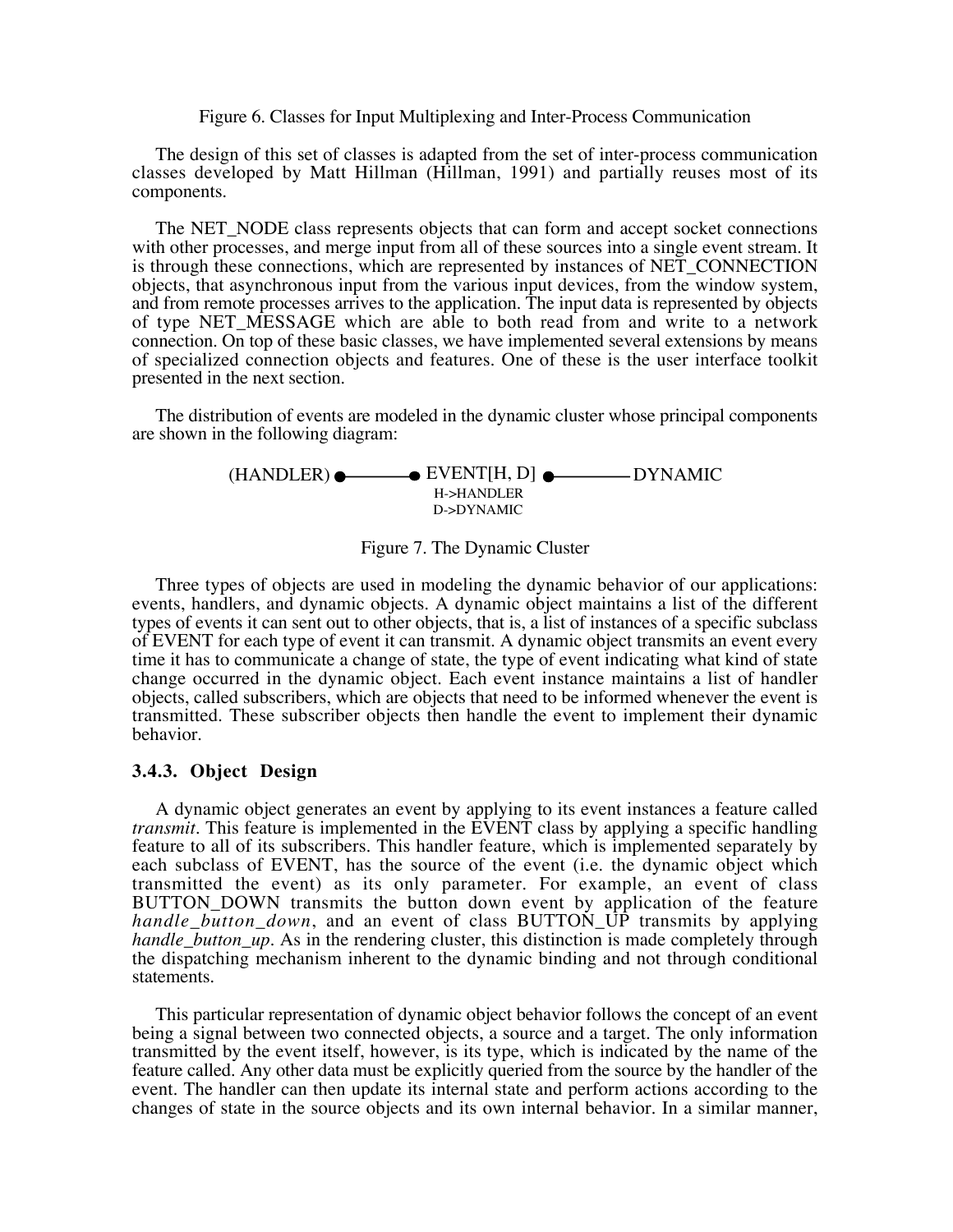secondary events can be transmitted by handlers that are themselves dynamic objects. In this way, the overall behavior of an application can be encoded to a large degree in the graph of connections traversed by the events.

The ability to handle events is represented by the HANDLER class, which implements the details of event dispatching. Several deferred subclasses of HANDLER exist, each one defining a general dynamic object that can handle certain types of events. Handler classes can be implemented by inheriting from these general handlers and redefining the handler features to respond to specific events. In this way, the dynamic behavior of an object is encoded entirely within its event handler features.

Dynamic objects are very important concept in our system design: graphics applications written inside our framework can in fact be thought of as big networks of dynamic objects that transmit events and handle them in real time.

#### **3.5. User Interface**

The user interface cluster provides the sorts of interactive capabilities associated with modern graphics workstations, in particular, a mouse, a windowing system, and standard types of 2D interaction widgets, like text input, sliders, and buttons. It also encapsulates in an object-oriented way some of the newer 3D input devices such as the Spaceball or the DataGlove.

This functionality was already available to us from an earlier development effort by our group to create a user-interface toolkit, called the Fifth Dimension Toolkit, for use in our laboratory. When that project started, we had no access to an object-oriented language, so we developed a technique for doing object-oriented programming in C based on [Cox, 86]. In designing this toolkit, which was inspired to a large extent by the NextStep AppKit [Thompson, 89], we consciously tried to make as purely object-oriented a design as possible.

A particularly useful feature of the 5D toolkit is an interface builder tool, modeled after the NextStep's interface builder, which allows panels of widgets to be arranged and their attributes edited interactively. The resulting user-interface widget panels can then be stored in a human-readable (and editable) ASCII file and loaded in by an application program at runtime.

Given this functionality and the fact that numerous other application programs had already been developed using the 5D Toolkit, we decided not to start over from scratch in Eiffel but rather to encapsulate the 5D toolkit in a Eiffel class. This presented some problems, however, because encapsulating an object-oriented software library is considerably more difficult that a non-object-oriented one. Unlike traditional subroutine libraries, which usually do not maintain their own data structures or state, an object-oriented software library allocates memory and sets up a network of interrelated data structures. Any encapsulating Eiffel code, therefore, must either duplicate all of the underlying object's internal data structures itself, raising problems of consistency, or it must separately encapsulate each of the objects maintained by the encapsulated object. For us, this problem was further complicated by the fact that the toolkit event distribution mechanism, in which any dynamic object can send an event to any other object, would require events to be sent in both directions across the language boundary. Since we wanted our Eiffel objects to receive events from the 5D Toolkit objects, an event translating mechanism had to be build.

Our solution was to associate a parallel Eiffel instance of single class, UI, for every instance of 5D toolkit object. Since the toolkit objects are dynamically typed, the single UI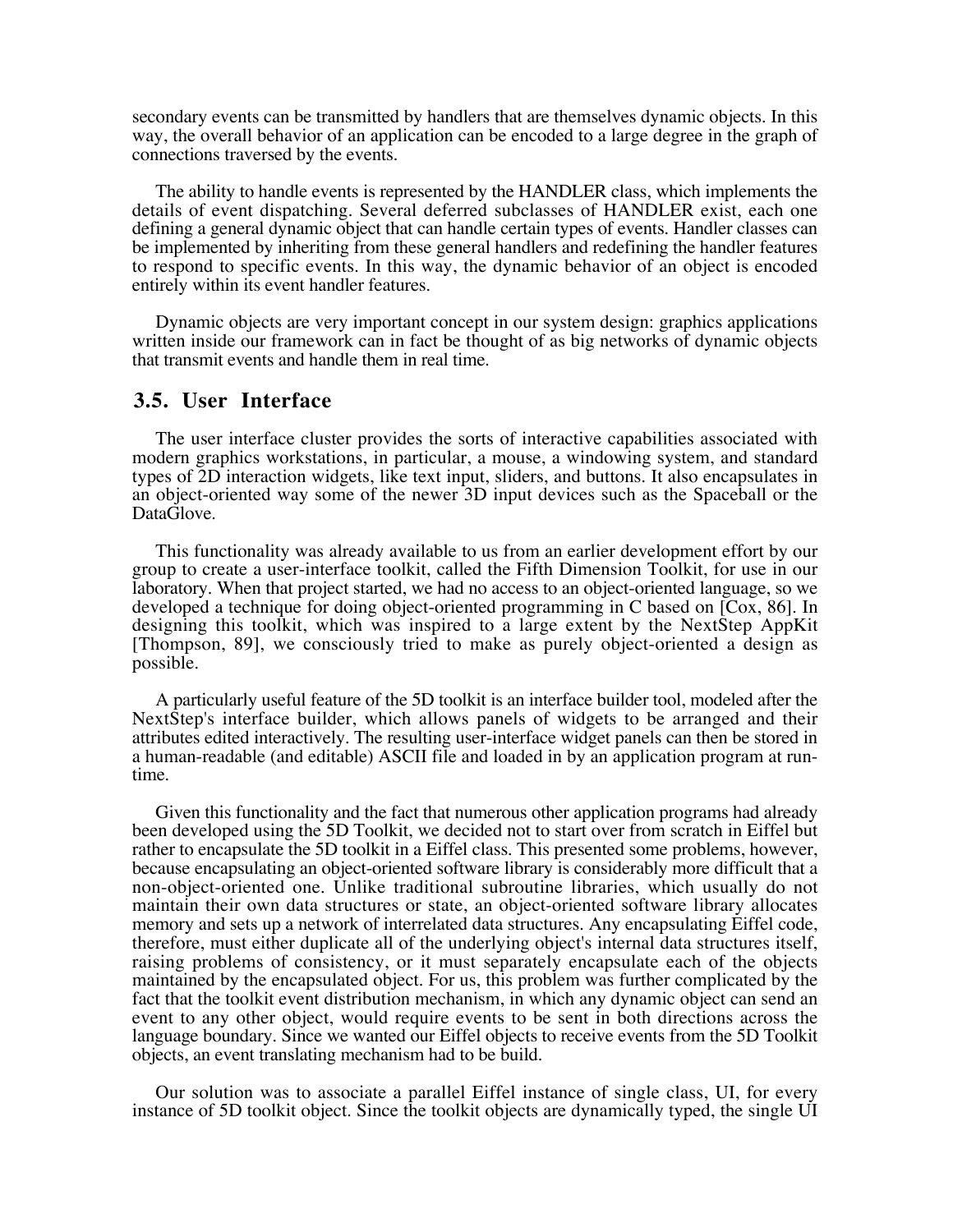class encapsulating all the toolkit functionality is reasonable. Most of the 5D toolkit objects are lower level and do not need to be directly accessed by Eiffel, so a mechanism was devised so that the parallel Eiffel UI object for each toolkit object is created only on demand when it is needed in the Eiffel application. When the instance is no longer referenced on the Eiffel side, it is garbage-collected by Eiffel even though the 5D toolkit object still remains. An interface was also built to translate 5D toolkit events into Eiffel event types as they occur. Because the Eiffel types of events were largely inspired by the toolkit, this was not too difficult, but the problem of mapping one system of user-interface event types onto another is in general not trivial.

# **4. BUILDING APPLICATIONS**

The following diagram gives a typical example of how various classes from the modeling, rendering and dynamic clusters are combined to form an application structure. In this case, a flight controller object is attached to a particular node in the modeling hierarchy. This controller subscribes to *new\_transform* events from the trackball object. When the trackball receives a *mouse\_moved* event, it responds by transmitting a *new\_transform* event. When this is received by the flight controller, it responds by updating the new position of the node.



Figure 8: Example of Application Program Structure

Using the Eiffel 3D class library, an interactive 3D application program can be implemented by constructing a top-level class. When the program is started, it invokes the *Create* feature of this class, which instantiates the various objects, assembles them, and starts the event handling loop. The first part of the *Create* algorithm initializes the data structures, and loads in all the panels of user interface objects from files created by the user-interface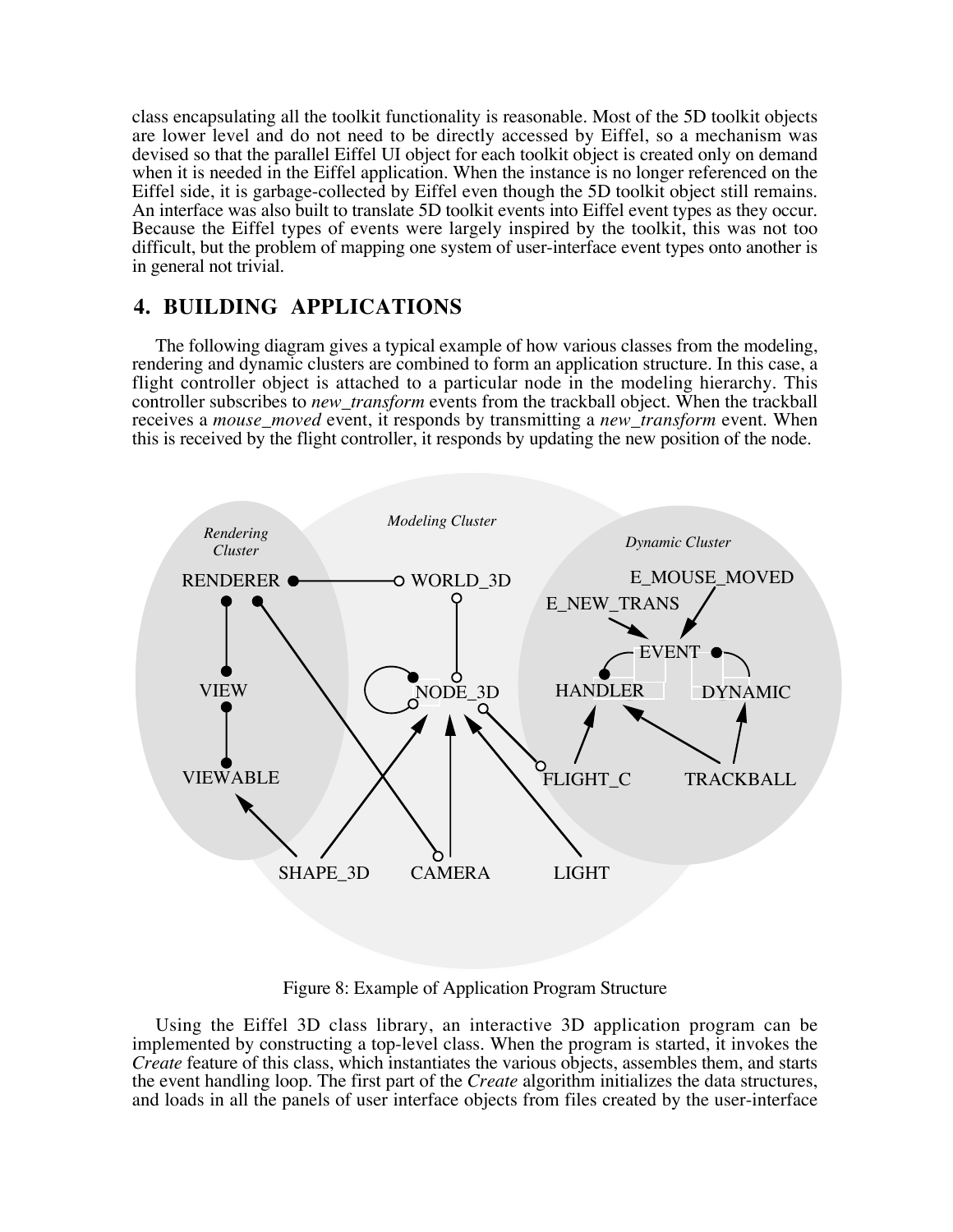builder. It then creates windows to contain these panels and to display the three-dimensional scenes. The visibility state of the different windows are set to reflect the initial state of the program. The event handling loop is then started up and managed by a top-level handler class, which in response to user input, implements the various application program commands

The application appears to the user as a collection of windows displaying either threedimensional views of the world, or widget control panels. Combinations of windows may be made visible at any given time as desired. After the interface objects have been instantiated, controllers are then bound to the different widgets and devices using the subscription mechanism presented earlier. Specific instances of user-interface widgets can be identified by their names, created using the interface builder .

The interactive behavior of the application is determined by both the internal behavior of the controllers, as implemented in their event handler features, and by their connections to input devices, interaction widgets and other controllers. Some of the controllers that were written are general purpose and reusable in other applications. Others, like controllers that change the event subscription bindings to alter application behavior, are more application specific and difficult to reuse.

Once the static structure and the initial binding of controllers to widgets and devices is set, the event loop is started. Events generated by the various input devices and panel widgets propagate through the network of bindings to the controllers which perform the required actions.

The input devices currently used by the application are: a spaceball, a mouse and a dial box. The mouse is used to select nodes and to specify position and orientation in the 3D space using a virtual trackball metaphor. The spaceball is used to manipulate cameras, lights and nodes through differential transformations which can be interpreted according to various interaction metaphors, while the dial box is used to control other continuous parameters of the selected objects such as scaling, color, and camera viewing angle.

When the user selects a graphical object, using the mouse, appropriate controllers are bound to it and the affected interaction panels are updated to display the relevant information for the selected node. For the dial box, the action of selecting an object may also change which controller is tied to the device since the parameter controlled by each dial depends on the type of selected object. For example, if a shape is selected the dial box acts on the scaling parameters of its node, while if a camera is selected the dials control the field of view and the clipping planes. Usually, the spaceball is set up to controls the camera, while the mouse through its trackball controller object controls the currently selected node. Using a menu, the user can modify these default bindings and change the control metaphor for the selected node or the current camera.

# **5. DISCUSSION**

# **5.1. Building reusable components**

The bottom-up approach, which object-oriented design tends to promote for building applications, leads to the creation of software systems that are large assemblies of reusable basic components. We have to admit, however, that components are not usually reusable from the beginning, and some effort is usually required to make them general enough for exploitation in different applications.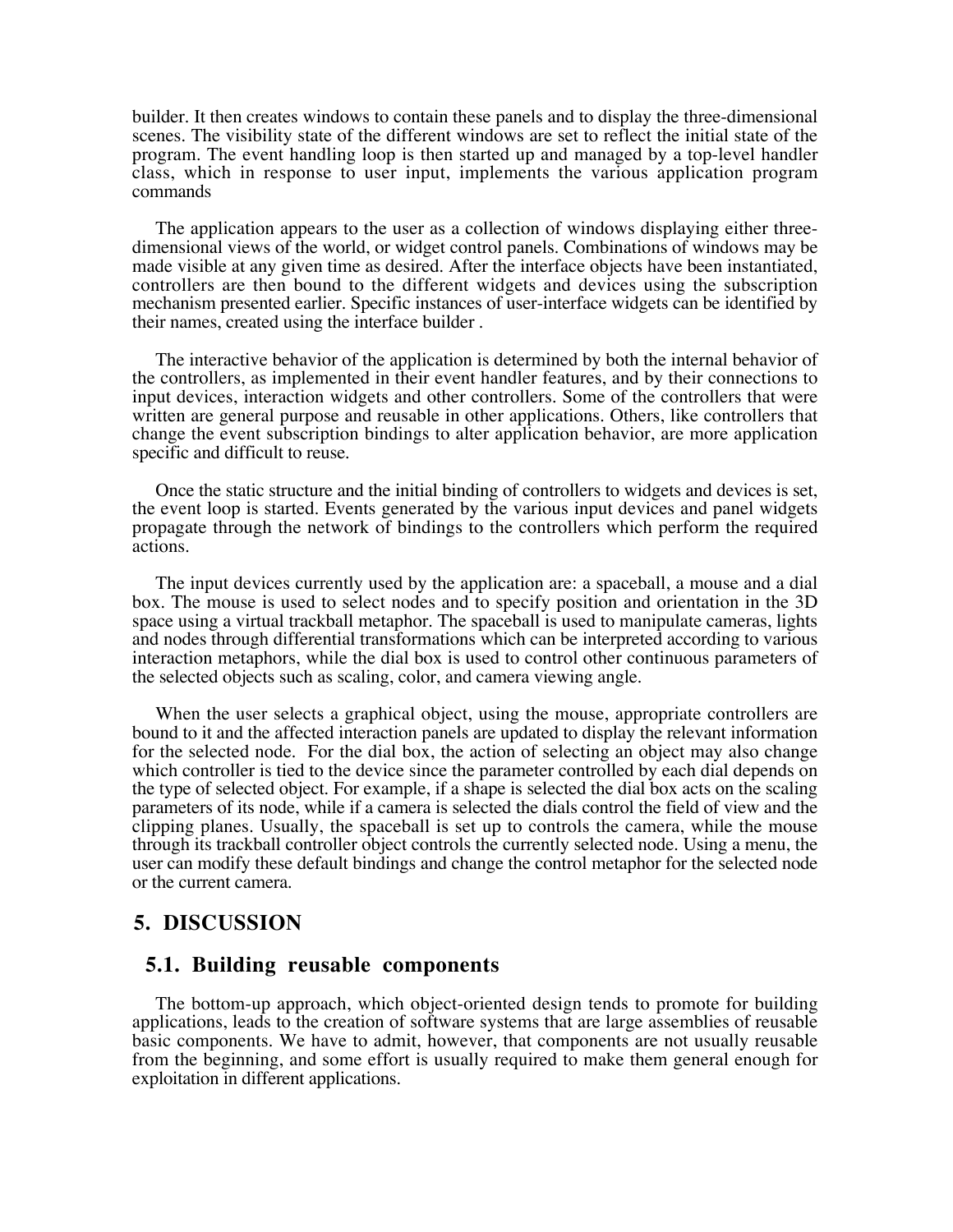The first step for making a component reusable is to make it usable in the first place. To ensure that this is true, client applications need to be written and the resulting feedback used to improve the design. For this reason, we believe that building test applications to obtain a first draft of class libraries is necessary, and for most non-trivial class libraries preferable to directly building components from first principles. One such test application that we have built is a key-frame animation system, which allows objects to be animated by interactively placing them in key positions and then interpolating a spline curve to obtain a smooth motion [Gobbetti, 1993].

Object-oriented techniques make it possible to exploit the similarity of structure of all applications in a particular domain by creating frameworks that define and implement the object-oriented design of an entire system such that its major components are modeled by abstract classes. High level classes of these frameworks define the general protocol and handle the default behavior, which is usually appropriate for most of the cases. Only application-specific differences have to be implemented by the designer through the use of subclassing and redefinition to customize the application. The reuse of abstract design which is offered by this solution is even more important than simply the reuse of code.

Several well known application frameworks exist, particularly in the area of user interfaces. Examples are: Smalltalk's MVC ([Krasner et al. 1988]), Apple Computer's MacApp ([Schmucker 1986]), and the University of Zurich's  $ET++$  ([Weinand et al., 1989]).

We believe that our dynamic, modeling, and rendering clusters are a first step towards developing a framework for our interactive three-dimensional graphics applications. However, much work still remains to be done to make this framework general enough for the creation of future applications.

#### **5.2. Performance**

Performance is an important concern when building interactive 3D graphics program. Poor performance is often used as a criticism of using pure object-oriented techniques for the development of such applications, and as an argument in favor of using languages that freely mix the procedural and the object-oriented paradigm such as  $C++$  (Stroustrup 1986)) or Objective-C ([Cox 1986]).

The development of the key-frame animation system showed us that high performance applications can be obtained using a pure object-oriented language such as Eiffel without compromising the design. This particular application, built using the Eiffel class library is able to render fully shaded scenes containing several thousands of polygons at interactive speed (more than ten refreshes per second) on a Silicon Graphics Iris, allowing the user to edit and animate three-dimensional shapes using a direct manipulation metaphor.

Several factors permitted this kind of high performance. The fact that the Eiffel is purely object-oriented and statically typed allows the compiler to perform important optimizations (such as inlining, unneeded code removal, and simplification of routine calls), resulting in a high-performance code without compromising the purity of the design. Optimization of several important aspects of our software system was often obtained by creating specialized subclasses that handle special cases. The ability to encapsulate highly-optimized FORTRAN numerical routines also contributed.

The availability of garbage collection in Eiffel often allowed us to simplify algorithms and data structures, resulting in more compact and efficient code. Since the garbage collector is incremental, it is possible to use it in interactive programs only at those times when it does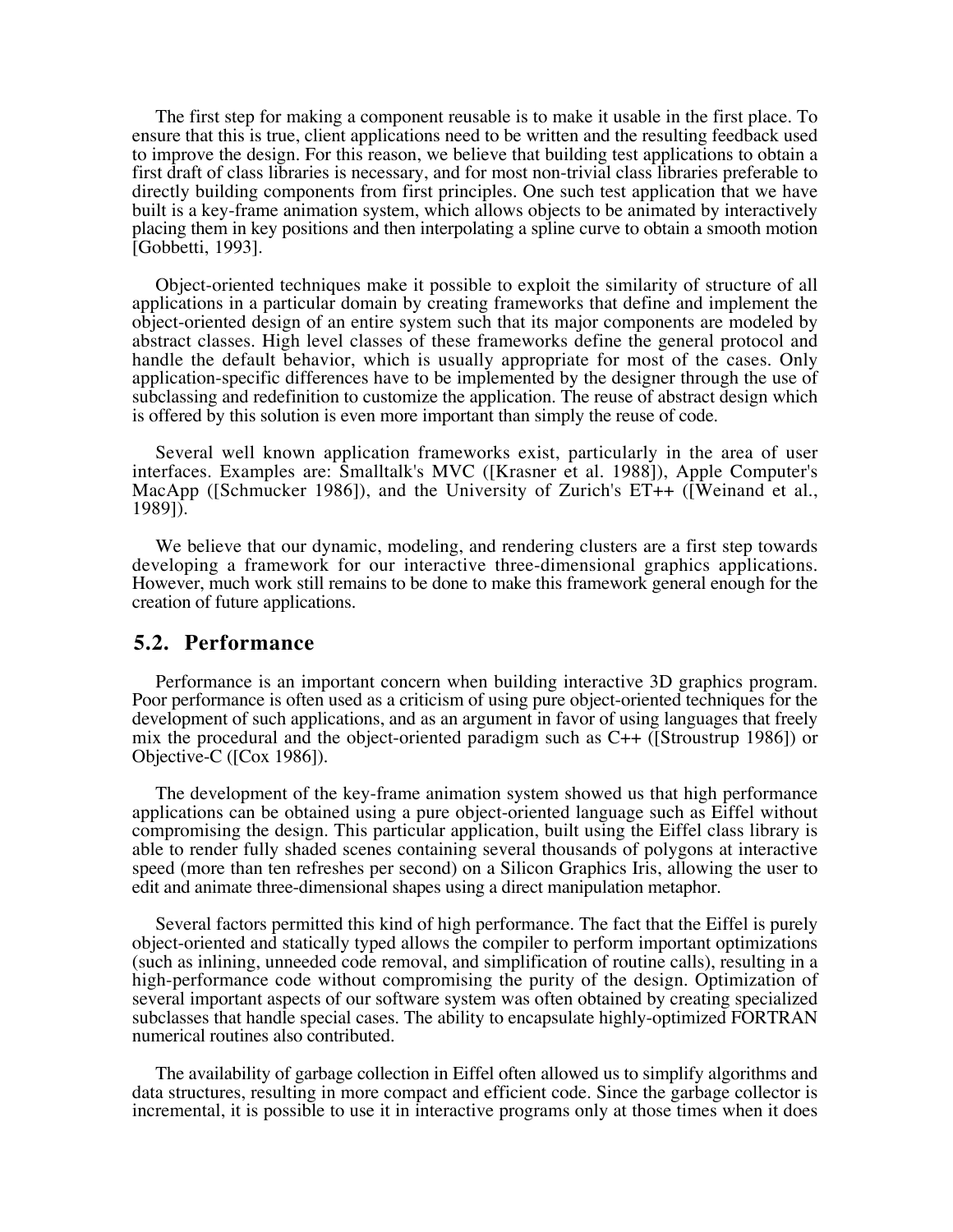not disturb the user. By carefully designing the components to minimize creation of temporary objects, we have been able to limit the CPU cost of object allocation and deallocation to under 10%. Previous experience developing a user interface toolkit using an object-oriented extension of C showed us the importance of these memory issues. In this system a great deal of design effort was spent in defining and maintaining appropriate data structures and storage schemes in order to properly destroy unreferenced objects.

# **6. CONCLUSIONS**

Interactive 3D graphics is still in its infancy as a user interface paradigm. The challenge of building applications that realize the full potential of modern 3D computer graphics hardware remains immense. However, the development of object-oriented design techniques represents a significant advance toward the goal of creating reusable and extensible software components and assemblies for interactive 3D graphics software construction.

Our experience using a pure object-oriented design strategy and implementation language for building a general-purpose interactive 3D software library was very positive and showed us that these techniques are well suited for creating high-performance applications made of assemblies of reusable components in the field of interactive 3D graphics. In practice, it is almost impossible to build up a complete software system from scratch, and therefore even a pure object-oriented design needs some way to interface with existing software in traditional languages. We feel that the best way to do this is to have a well-defined separation between the object-oriented and traditional components of the software, in which the object-oriented components can be thought of as a higher-level language layer on top of the traditional language layer. This paradigm could be extended to a multi-layered approach with a declarative layer, based on constraint or logic programming, built on top of the objectoriented layer.

Most of the components that were created during this project are still being used and extended for our current work, making it possible for us to concentrate our efforts in solving the specific problems of new application domains. We are therefore continuing to use Eiffel and object-oriented techniques for our current research work, which focuses on the fields of neural networks, cooperative work for animation, and physically-based simulation of deformable models.

# **BIBLIOGRAPHY**

- Boulic R, Renault O (1991): 3D Hierarchies for Animation, in New Trends in Animation and Visualization, John Wiley.
- Conner DB, Snibbe SS, Herndon KP, Robbins DC, Zeleznik RC, Van Dam A (1992) Three-Dimensional Widgets. SIGGRAPH Symposium on Interactive Graphics: 183-188.
- Cox BJ (1986): Object Oriented Programming: An Evolutionary Approach, Addison-Wesley, Reading, Massachusetts.
- Fleischer K, Witkin A (1988) A Modeling Testbed, Proc. Graphics Interface '88: 127-137.
- Gobbetti E, Turner R (1991): Object-Oriented Design of Dynamic Graphics Applications, in New Trends in Animation and Visualization, John Wiley.
- Grant E, Amburn P, Whitted T (1986) Exploiting classes in Modeling and Display Software, IEEE Computer Graphics and Applications 6(11).